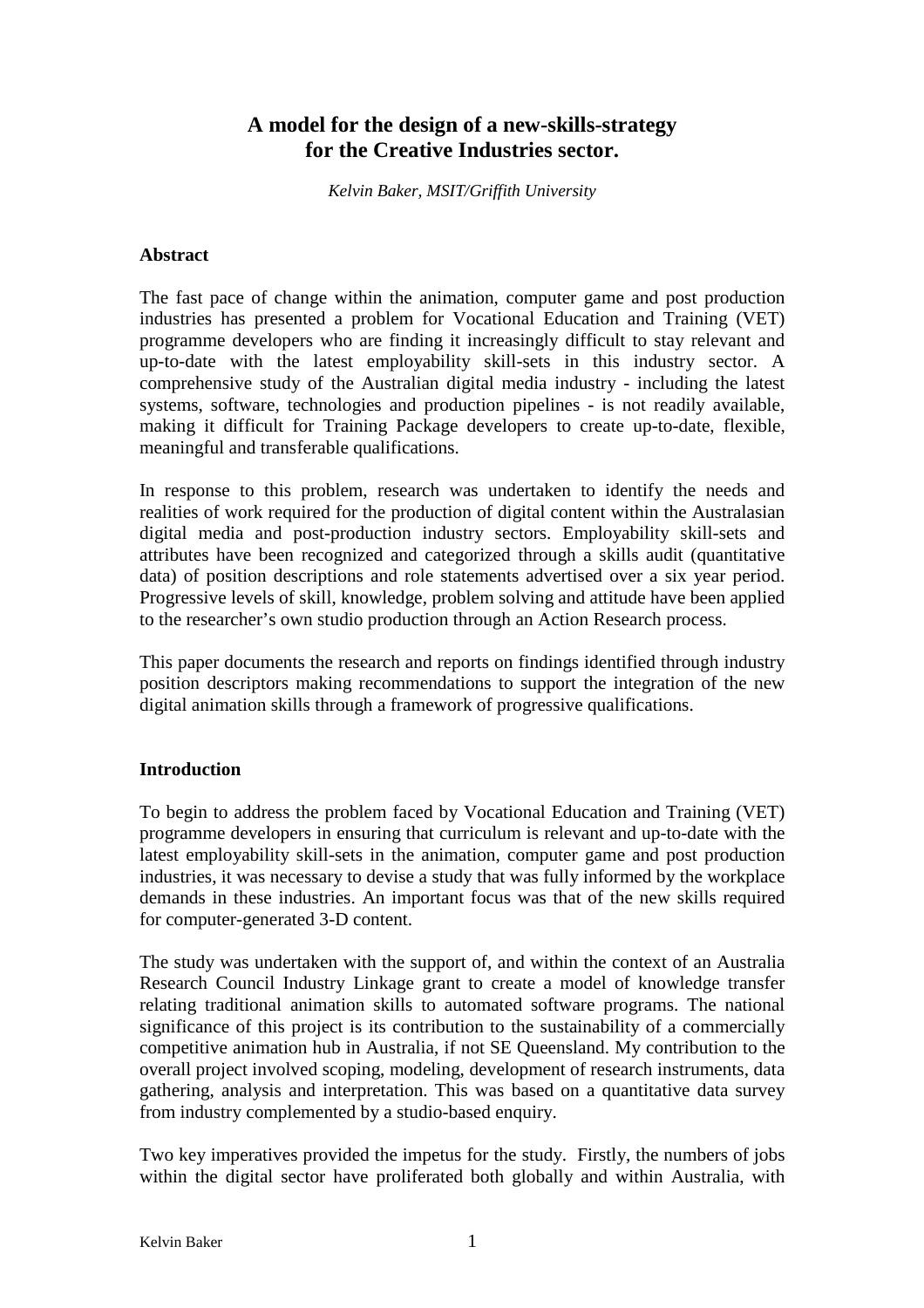numerous reports calling for training programs to service industry needs in the wake of a shift in animation production strategy. For example, the National Training Quality Committee sought, and gained, the support of State Ministers, to conduct a review of the 2001 (CUF01) Film Television Radio and Multimedia National Training Package, a nationally accredited training framework for the Media Vocational sector 2004-6. Secondly, there has been an increased use by industry of computer generated animation since 1996 and as predicted by internationally respected animator (Servais, 1996) the number of filmmakers employing computer animation has risen, threatening the livelihoods of animators relying on the demand for time-intensive skills such as inking, colouring, and in-betweening.

The issues for the training sector underpinning these imperatives are complex, calling for an inquiry to identify what, where and how new learning and professional development needs can be supported to ensure the economic survival of the industry. The data collected from a substantial ongoing review of skills-shortages and workplace requirements that were routinely available through job postings in the related industry sector allowed an overall picture of industry needs to emerge - an objective foundation for the development of a training framework.

The study sought to utilise a combination of research and studio-based inquiry to identify needs and arrive at recommendations to guide Vocational Education and Training (VET) for the Digital (Information) Content/post-production industry sector in Australia. It sought to do this by classifying skill-sets and attributes required for the development of a training framework for the effective employment and integration of individuals into working environments with a focus on 3D computer animation.

## **Context of the problem**

Recent studies completed by the Centre for International Economics (March 2005) as part of the Digital Content Industry Action Agenda (DCITA(1)2005:P5) have found that:

- the total value of the Australian digital content industry today is estimated at just under \$20 billion (about 3.3% of GDP);
- approximately 300,000 people are estimated to be employed in the digital content industries and the area is estimated to run an annual trade deficit of about Aus \$2 billion.

These statistics highlight the size of the digital content industry and have consequently fostered higher levels of government interest and research in the area. Key recommendations from (DCITA(2)2005:13) stress the need to increase investment, exports, skills and training, and research and development in the Digital Content Industry. The significance of education and training in this rapidly growing industry sector is witnessed by both the emergence of a *National Training Package* (ANTA 2001) and the plethora of government sponsored reports supporting an increase in funds for the development of the 'Creative Industries' (DCMS 2002).

Apart from market information published by the AFC on film, TV, games and multimedia, there is little industry, employment and skills information available. There is no regular industry information on emerging occupations and future skill needs. (DCITA(2)2005:64). It is recommended that a National skills audit is completed to gauge and identify needs across the industry. This research project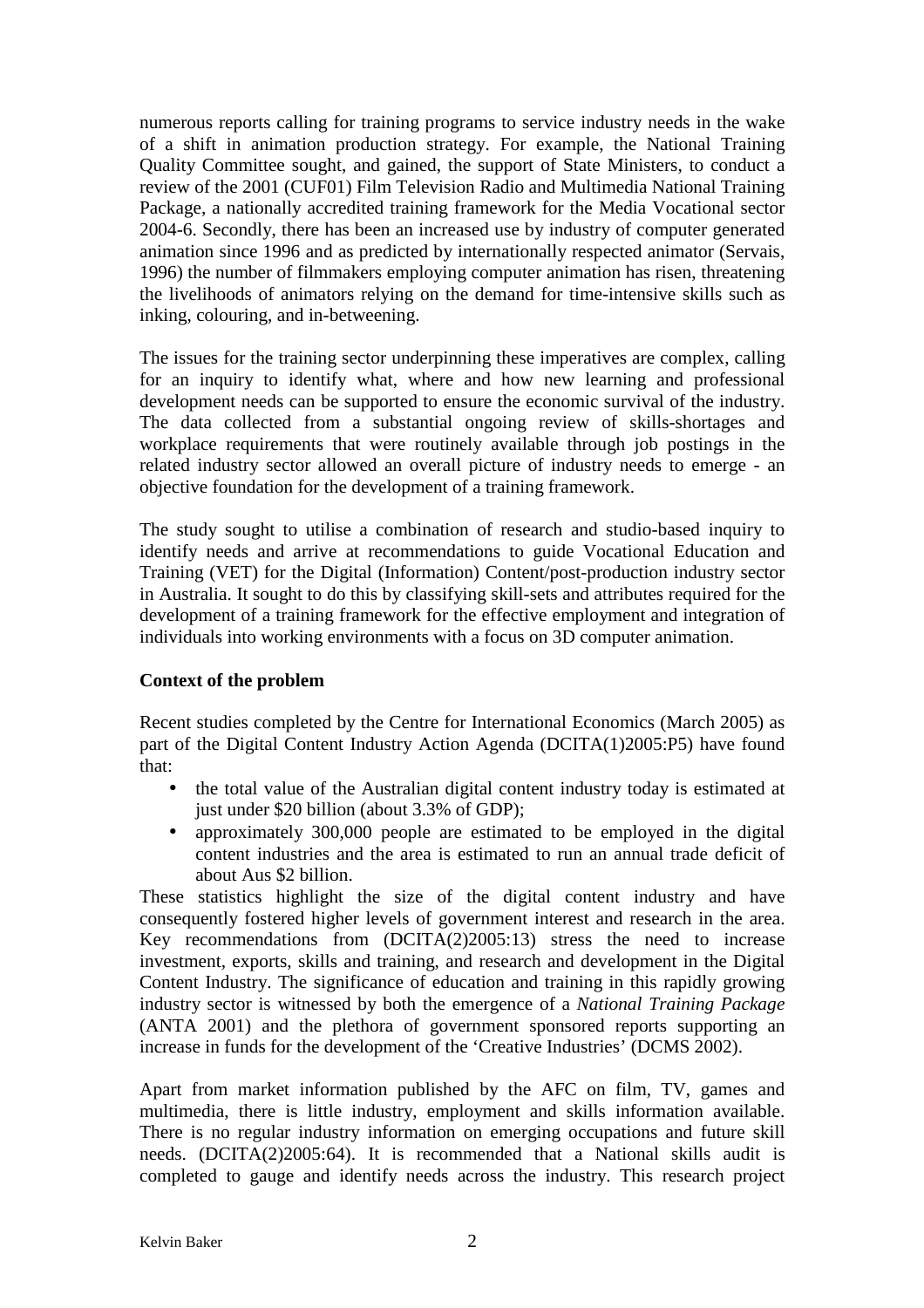responds to this issue focusing on the data gathering and collation of knowledge and skills required by the industry sector through descriptors in job role requirements - a new skills formation strategy based on factual information to advance Vocational Education and Training.

### **Research Method**

The field of inquiry is interdisciplinary, encompassing an investigation of labour market trends, animation practices, and education and training for a technologyintensive creative industry. The nature of interdisciplinary work is that it "integrates knowledge and modes of thinking from two or more disciplines", and "embraces the goal of advancing understanding (e.g., explain phenomena, craft solutions, raise new questions) in ways that would have not been possible through single disciplinary means" (Mansilla and Gardiner 2004:2).

The model developed for this research is based on Participatory Action Research (PAR) an emergent and generic paradigm. The PAR process has been described as a "collective, self reflective enquiry undertaken by participants in social situations in order to improve the rationality and justice of their own social…practices" (Kemmis and McTaggott 1988:5). However, where the intention of PAR may be to create a positive social transformation, this research seeks to develop a vocational training framework which is based on occupational/industry indicators categorised from labour market analysis and cross referenced with developments in the research practitioner's own studio production and growth. In order to facilitate this line of enquiry and production, three projects were undertaken: two with clients (social situations) and one personal. Progressive skill development and the transfer of knowledge were critical to the project development over the phases of the study.

A continual cycle of experience-reflect-plan-gather-analyse-categorise-act-developproduce-distribute has been utilised. Information was gathered from surveys of industry practitioners, interviews, observation of animators in industry, documentation of the cognitive structures and processes involved in client centered work, DVDs, literature on computer animation and animation conferences in Australia (Hooks 03, AEAF 04), UK (Animex 04) and USA (Siggraph 05). The primary data for this project have been collected from digital imaging jobs advertised in Australia 2001- 2006. Job postings have been gathered as categorical (or nominal) data and grouped in relation to similarities of knowledge and skills requirements. Web sites have been analyzed and annotated with a view to finding information that relates to animation curriculum and motion curves, these two areas were identified as areas that required further investigation based on preliminary research findings. Domain specific skillsets have been integrated and utilised in practitioner activity. Processes were documented and selected skills and knowledge were transferred into the next cycle. Awareness, skills and knowledge increased progressively with each cycle.

Animation production requires knowledge and skills in more than one discipline as does the development of a training framework based on current work-place skills requirements. The interdisciplinary nature of this study has led to the development of a hybrid research methodology which utilizes a combination of research and studiobased inquiry in cycles. This process has been developed to address the issue of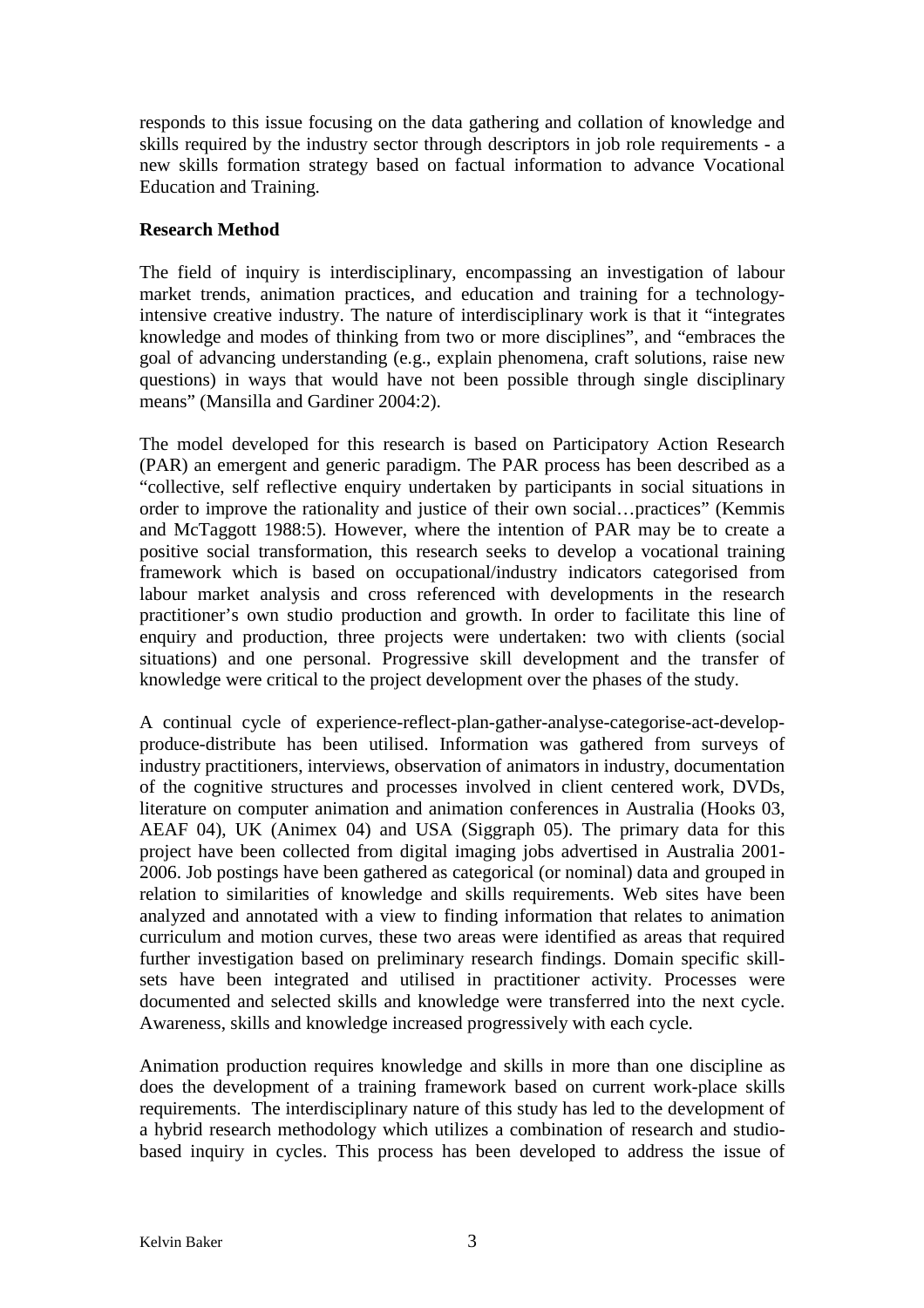progressive skill development which has been based on varying levels of complexity evident in the in the occupational indicators of selected advertised jobs.

To meet this goal, three studio projects were undertaken, using industry-preferred 3-D animation software programs to generate first-hand, practice-related data for comparison with that derived from the on-going position description and role statements survey. These studio projects were designed to generate data relevant to the Australian Qualifications Framework (AQF) for levels 3-6, and therefore were 'staged' to match levels of ability from fundamental and general through to complex and specialized knowledge and skills. In the first studio project the focus was generic and foundational knowledge and skills. The second and third studio projects were concerned with increasingly more advanced knowledge and skills as derived from the industry data (job role descriptions). It was anticipated that these data would enable the identification of relevant occupational indicators. Thus the studio projects should be understood as driven by the research question, rather than by the artistic interests of the researcher.

## **Data Analysis and Training model design**

National Jobs within the Computer animation, Games, Post Production, Interactive media/Web sectors of the Digital Media\Content Industry have been collected and collated regularly since January 2001: the data has been obtained from advertised positions in: the Digital Laborers Federation www.dlf.org.au, www.it.seek.com.au and www.mycareer.com.au. Total number of jobs posted from January 2001 to December 2006: **3152.** Total number of job titles advertised: **310.** 



**Table 1:** Number of jobs advertised per year

Job growth in this field has been substantial over the past five years. "This is a high growth industry, growing faster worldwide than other economic sectors" (DCITA (2) 2005:1). While jobs posted are a good indication of skills-gaps and job role requirements they are not the only indicator of jobs available within this industry sector. "For many positions, companies will draw on a pool of existing freelance talent both local and international and therefore will not advertise the position" (Smith 2002). If this is common practice among larger companies then not all jobs are being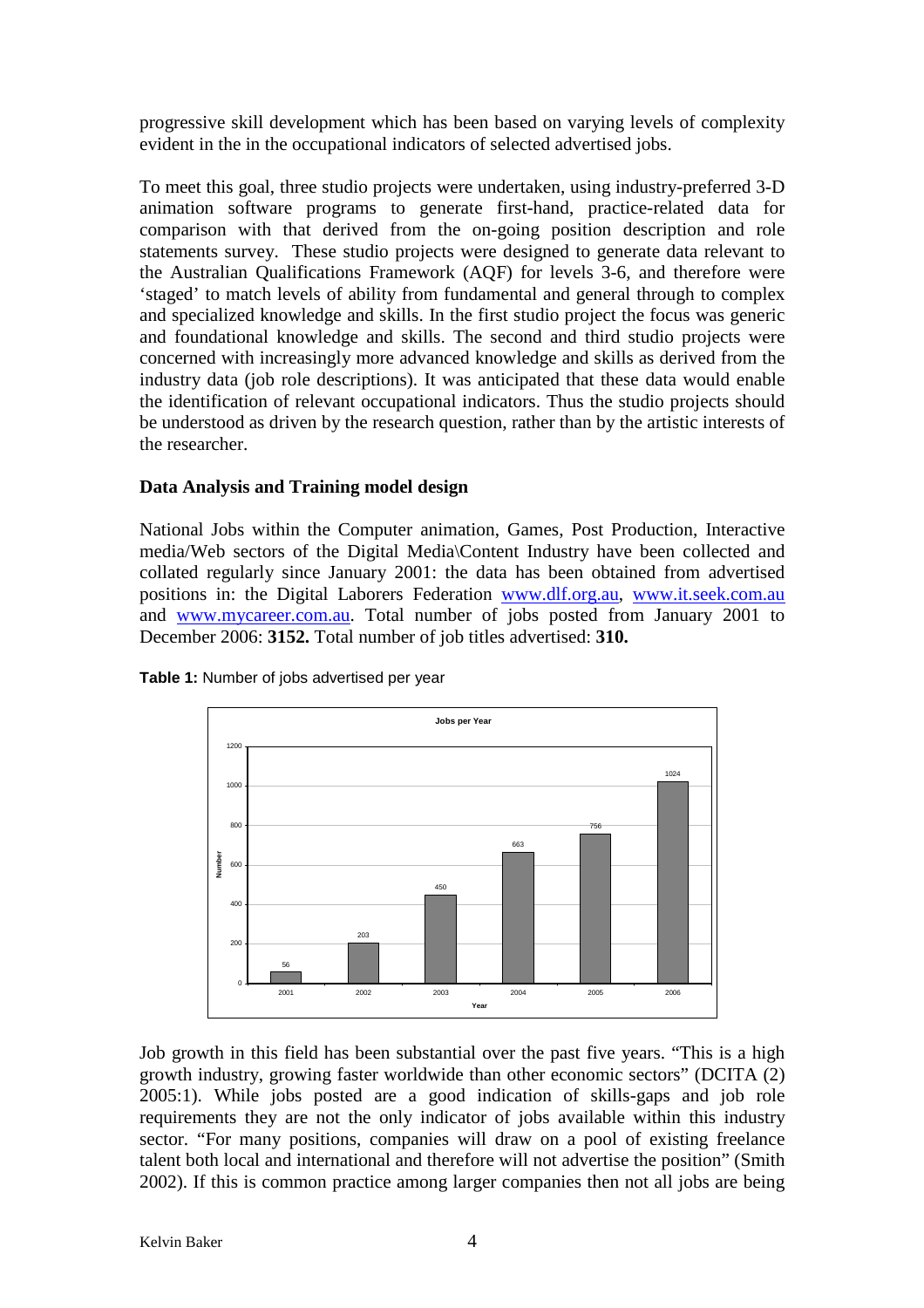advertised and the total number of jobs advertised might be considered quite conservative in relation to the actual number of jobs available in the industry.

For training purposes it might seem feasible to develop qualifications based on job titles alone reflecting the role of individual talent within the industry sector. However, it would not be practical, economically feasible or ethical to create or offer a course of study with an award as a qualification for each of the 310 job titles collected. Some jobs were advertised on one or two occasions only. Merging the jobs into similar categories with generic titles and a focus on workplace expectations as well as the learning process would enhance the flexibility and currency of the Training Framework.

A process of categorising jobs was required. Each job role descriptor or occupational indicator for every job appeared as; an attitude, experience, skill, knowledge, quality or qualification. The occupational indicators for each job were subsequently grouped under each of the six headings.

#### **Table 2: Occupational Indicator classification system (Based on the findings of the job-data).**

#### A - ATTITUDE

#### (A state of mind or a feeling; disposition)

Desire, passion, determination, work ethic, ability to follow/take directions, work independently, self motivated, work to tight deadlines, work fast and accurately, apply tools and temperament, objectives driven, enthusiastic, pro-active, confident, flexible, eager to learn, adapt, comply, work in a team environment under pressure, interest in…, love to…, have pride…, willingness, participation in…, client focused, adherence to…, interact positively, comfortable with…

#### E – EXPERIENCE

(Active participation in events/activities, leading to the accumulation of knowledge/skills) Years experience, industry, professional, proven …, proven ability, background, demonstrated, Senior, provide a showreel, demoreel, folio, references, evidence of…, working knowledge of…, expertise

#### S-SKILL

(Proficiency, facility, or dexterity that is acquired/developed through training or experience) Ability to…, able to…, advanced level, have a strong…, competent, create, design, develop, deliver, edit, fine tune, proficient, mastered, perform specific tasks, construct, set up, skill-set, application of…, plan, assemble, problem solve, prioritise, multitask, generate, build, configure

#### K - KNOWLEDGE (Professional)

(Familiarity, awareness, or understanding gained through experience or study) Knowledge of…, an understanding of…, familiar with…, liase with…, interpret, provide input, reporting to…, responsible for…, work with…, manage…, review and assess, supervise and critique, consultation, all aspects of…, analyse and structure…, integrate appropriate…, monitor, update, evaluate, leadership, contribute to…, awareness of…, assist, advise, provide direction, test and verify, learn, oversee

#### Q – QUALITIES

(A personal trait, especially a character trait)

Creative…, natural ability, obsessive eye…, eye for detail, be fast, charismatic, enjoy exploring…, fresh, original, good/great sense of…, organised, reliable, punctual, talented, general … aptitude, flair, friendly, outgoing, A Grade, World Class, Guru

#### Y – QUALIFICATIONS (Formal)

(An accomplishment that makes a person suitable for a particular position or task) Formal Certificate, Diploma, Advanced Diploma, Bachelors Degree, Masters, Post Graduate qualification, Related license, Blue Card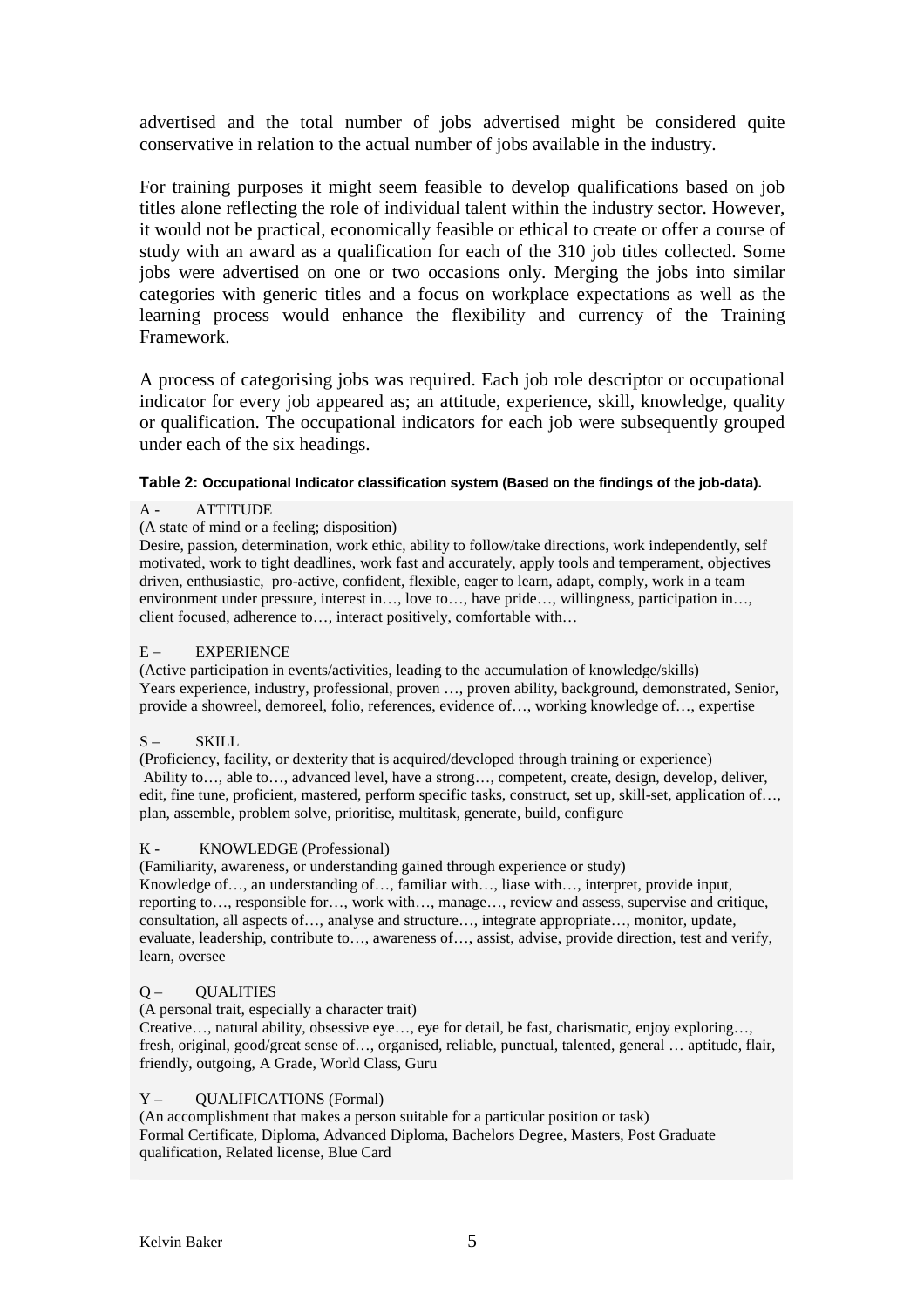Using the classification system in Table 2, clear distinctions could not be made between the required attitudes, experience and qualities of the different jobs and formal qualifications could not be compared as they were not asked for in every job. The skills and knowledge required for each job offer distinct characteristics that were used to classify each job into a particular category.

The most frequently advertised positions were used as initial categories; Web design developer, 3D Computer Animator, Maya Artist/Animator, Compositor, Graphic Designer/Illustrator, Programmer, 3D Modeller, Character Animator, 3DS Max Artist/Animator, Flash Animator or Digital Video Editor. Jobs that required similar skill-sets, knowledge and software were grouped under these categories with the final categories being assigned more generic titles as areas of study; Concept Development, Visual Design, Animation, Motion Graphics, Technical FX, Video/Editing, Graphics Pre-Press, Interactive Media, Programming, Managerial, Education and Other.

This model maintains a level of shared aims and skill-sets within each group while allowing for the broad nature of the entire industry sectors jobs to be addressed.



**Table 3: Job numbers & categories based on similarity of skill-sets and knowledge**

The significance of grouping jobs into areas of similar skill-sets Table 3 is motivated by curriculum planning, delivery and economic needs. This model enables cohorts of students access to training that is a direct response to skills shortages in this industry sector and is based on the increasing convergence of production areas. The ability for individuals to effectively apply and transfer their learned skills and techniques to a variety of context's or different types of production is a life long vocational goal that might only start in these formative years of an individuals vocation.

Convergence is changing and blurring the boundaries between once separate components of the content industries. A commonly cited example in the content area is the convergence of the film, animation and electronic games industries. The convergence of technologies and content areas has created a need for each individual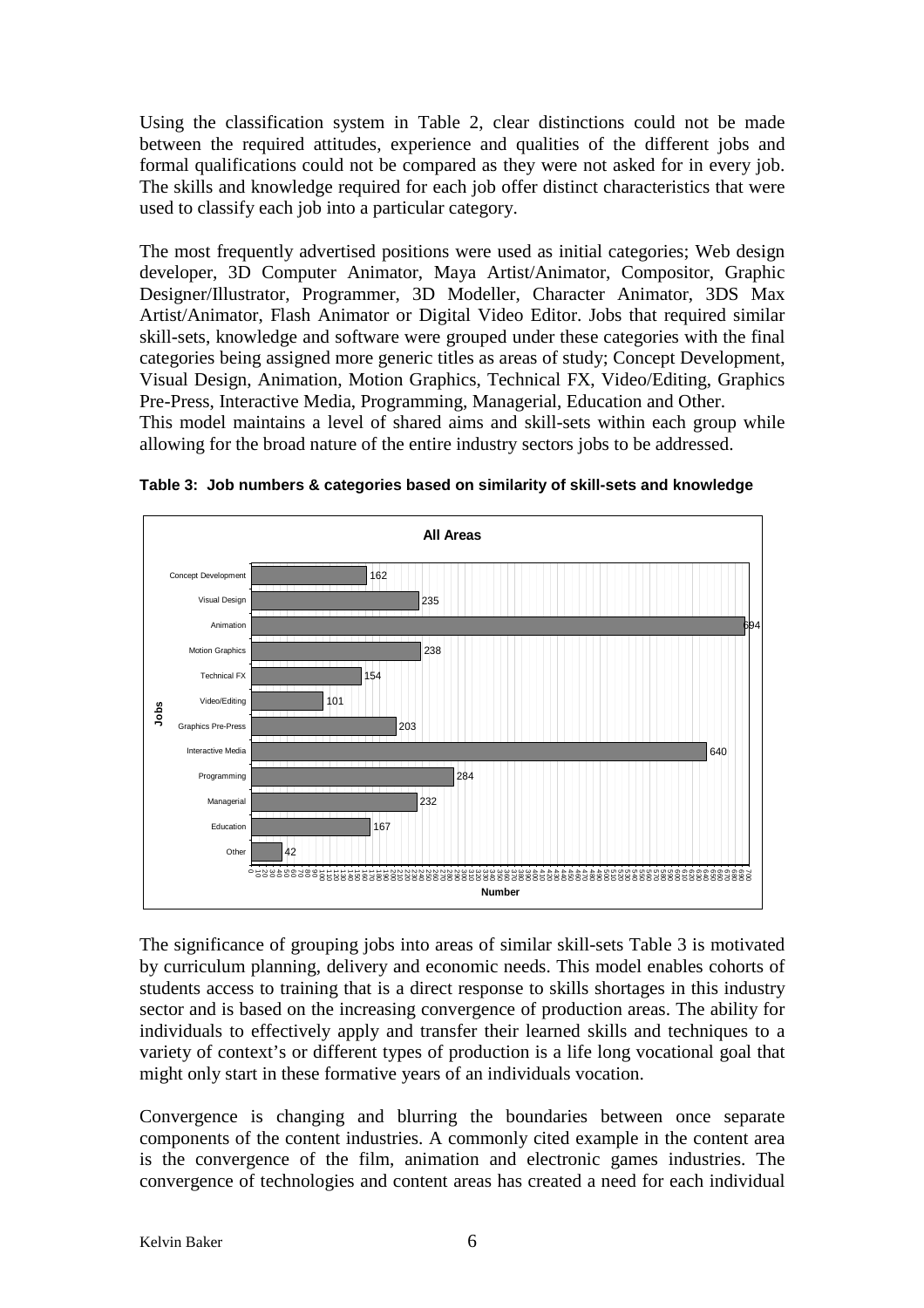to attain a divergent set of employability skills and knowledge while still acknowledging the distinct areas of Production, such as; Broadcast, Feature Film/Short Film, Computer Games, Television Commercials, Visualisation etc.

In a convergent digital content industry, a common set of skills (whether artistic, technical or business-oriented) may now be applied elastically in multiple contexts, thereby increasing the value of those skills (DCITA(2) 2005:13).

The areas of concept development, visual design, animation, video/editing, motion graphics, technical FX, graphics pre-press and interactive media all have a strong visual design and creative focus within a digital context. Knowledge of the following common skills and processes is a general requirement these areas:

- General computing, file management, research skills, word processing;
- Workplace health & safety, communication, working in teams, time management techniques, systems and protocols;
- Digital image acquisition, vector graphics, image manipulation, input/output, file formats, authoring fundamentals;
- Digital Design Studies elements & principles design, composition & layout; and
- Visual Narrative screen language, pre-viz, animatics, animation principles.

Craft skills and experience with software were identified as the most requested skillsets, followed by communication and interpersonal skills, artistic ability and design skills, team work, time management skills and industry experience. Business skills and enterprise development skills have only been asked for in select managerial positions, not as generic requirements across the sector.

## **Conclusion**

The initial broad question guiding the study was "What knowledge and skills do animators need to perform in contemporary animation workplaces and how can they be organised and clustered in terms of a progression of qualifications in the Australian Vocational Education and Training competency based system?" A practice-driven inquiry was utilised to identify what, where and how new learning and professional development (training) needs can be supported to keep a Training Framework in Digital Media up-to-date for the long term economic survival of the industry. Data collected from a substantial ongoing review of skills-shortages and workplace requirements that were routinely available through job postings in the related industry sector was analysed.

An overall picture of industry needs emerged that was utilised as an objective foundation for applied (practice-based) research to support the development of a Vocational Training Framework, presented in Table 4 Proposed overview for Vocational Qualifications in Media. Meaningful qualifications are flexible and transferable as units can be selected from columns for specialisation and progressive skill development or mixed and matched from rows for a general qualification.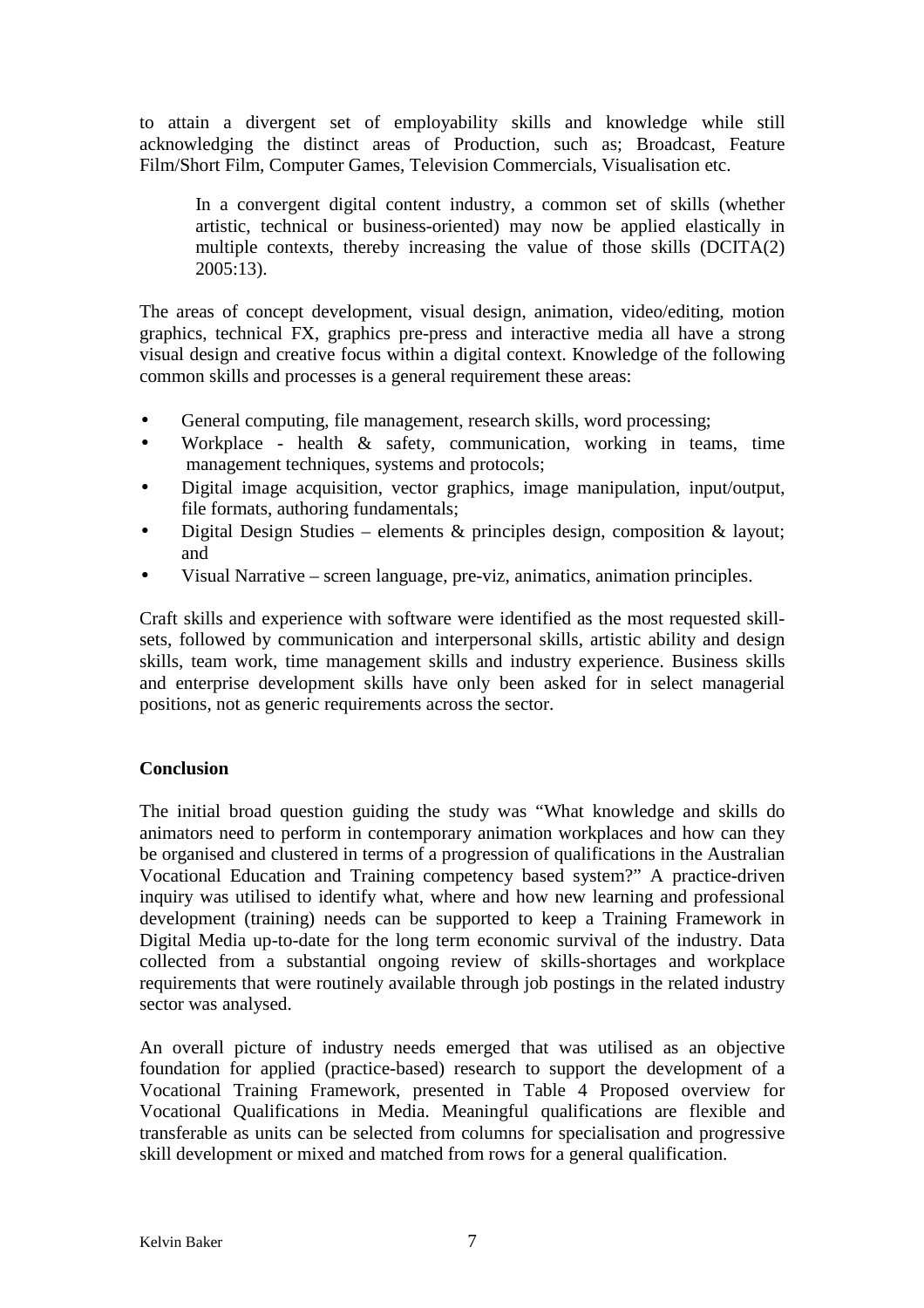| Table 4 Proposed overview for Vocational Qualifications in Media                                                                                                                                                                                                                                                                                                                                                                                                           |                                                                                                                                  |                                                                                                        |                                                                                                          |                                                                                                            |                                                                                               |                                                                                                            |
|----------------------------------------------------------------------------------------------------------------------------------------------------------------------------------------------------------------------------------------------------------------------------------------------------------------------------------------------------------------------------------------------------------------------------------------------------------------------------|----------------------------------------------------------------------------------------------------------------------------------|--------------------------------------------------------------------------------------------------------|----------------------------------------------------------------------------------------------------------|------------------------------------------------------------------------------------------------------------|-----------------------------------------------------------------------------------------------|------------------------------------------------------------------------------------------------------------|
| <b>Certificate III Media - AQF Level 3</b>                                                                                                                                                                                                                                                                                                                                                                                                                                 |                                                                                                                                  |                                                                                                        |                                                                                                          |                                                                                                            |                                                                                               |                                                                                                            |
| General computing, file management, research skills, word processing.<br>Digital image acquisition, vector graphics, manipulation, input/output, file formats, authoring fundamentals<br>Workplace - health & safety, communication, working in teams, time management techniques, systems and protocols.<br>Digital Design Studies – elements & principles design, composition & layout.<br>Visual Narrative - screen language, pre-viz, animatics, animation principles. |                                                                                                                                  |                                                                                                        |                                                                                                          |                                                                                                            |                                                                                               |                                                                                                            |
| Certificate IV Media - AQF Level 4                                                                                                                                                                                                                                                                                                                                                                                                                                         |                                                                                                                                  |                                                                                                        |                                                                                                          |                                                                                                            |                                                                                               |                                                                                                            |
| <b>Concept Development</b>                                                                                                                                                                                                                                                                                                                                                                                                                                                 | <b>Visual Design</b>                                                                                                             | <b>Animation</b>                                                                                       | <b>Video/Editing</b>                                                                                     | <b>Motion Graphics</b>                                                                                     | <b>Technical FX</b>                                                                           | <b>Interactive Media</b>                                                                                   |
| Drawing - Figure, concept art & storyboard development<br>Character design & Acting techniques<br>3D Modelling/Animation techniques (Low polygon)                                                                                                                                                                                                                                                                                                                          |                                                                                                                                  |                                                                                                        | Colour grading & Keying techniques<br>Prepare assets & Data Management<br>Digital Editing operations     |                                                                                                            | Math/Physics<br>Dynamics & Scripts<br>Shader development                                      | Interface analysis<br>2D Design/Animation<br>Interactive design                                            |
| Illustration<br>Level or scene design<br>Interface/Style design<br>Game play mechanics                                                                                                                                                                                                                                                                                                                                                                                     | 3D Modelling - Hi Poly/NURBS Organic<br>Rigging, Texturing<br>Lighting, VFX & Rendering<br>2D/3D Animation principles/techniques |                                                                                                        | Camera techniques<br>Editing techniques<br>Audio techniques<br>Transitions & effects                     | Digital mattes<br>Particle systems<br>Rotoscoping<br>Composite CG & live                                   | Rigging techniques<br>Particle systems<br><b>Custom Shaders</b><br>Caustics & Lighting        | Interface design<br>Asset acquisition<br>Editing techniques<br>Authoring                                   |
| Diploma Media - AQF Level 5                                                                                                                                                                                                                                                                                                                                                                                                                                                |                                                                                                                                  |                                                                                                        |                                                                                                          |                                                                                                            |                                                                                               |                                                                                                            |
| <b>Concept Development</b>                                                                                                                                                                                                                                                                                                                                                                                                                                                 | <b>Visual Design</b>                                                                                                             | <b>Animation</b>                                                                                       | <b>Video/Editing</b>                                                                                     | <b>Motion Graphics</b>                                                                                     | <b>Technical FX</b>                                                                           | <b>Interactive Media</b>                                                                                   |
| Script/Story writing<br>2D/3D asset design<br>Storyboards<br>Asset inventories<br>Mission walkthroughs                                                                                                                                                                                                                                                                                                                                                                     | Applied animation<br>2/3D asset production<br><b>Environment Design</b><br>Visualisation<br>In-game Cutscenes                    | Applied animation<br>Character animation<br>Facial animation<br>Image enhancement<br>CG Composite/Edit | <b>Applied Camera</b><br>Non Linear Editing<br>Applied Audio<br>Visual Enhancement<br>Output & archiving | Rig Removal<br><b>Digital Compositing</b><br><b>VFX Elements</b><br>Camera matching<br>Grading & finishing | Character setup<br>Scripting<br><b>Advanced VFX</b><br>Scene compositing<br>Render management | 2D/3D asset design<br>Content production<br>Database management<br>Coding/Scripting<br>Testing & packaging |
| <b>Small Group Project</b>                                                                                                                                                                                                                                                                                                                                                                                                                                                 | Small Group Project                                                                                                              | <b>Small Group Project</b>                                                                             | <b>Small Group Project</b>                                                                               | <b>Small Group Project</b>                                                                                 | <b>Small Group Project</b>                                                                    | Small Group Project                                                                                        |
| <b>Advanced Diploma Media - AQF Level 6</b>                                                                                                                                                                                                                                                                                                                                                                                                                                |                                                                                                                                  |                                                                                                        |                                                                                                          |                                                                                                            |                                                                                               |                                                                                                            |
| <b>Individual or Group Project</b><br>Work Placement, Work Simulation or Internship                                                                                                                                                                                                                                                                                                                                                                                        |                                                                                                                                  |                                                                                                        |                                                                                                          |                                                                                                            |                                                                                               |                                                                                                            |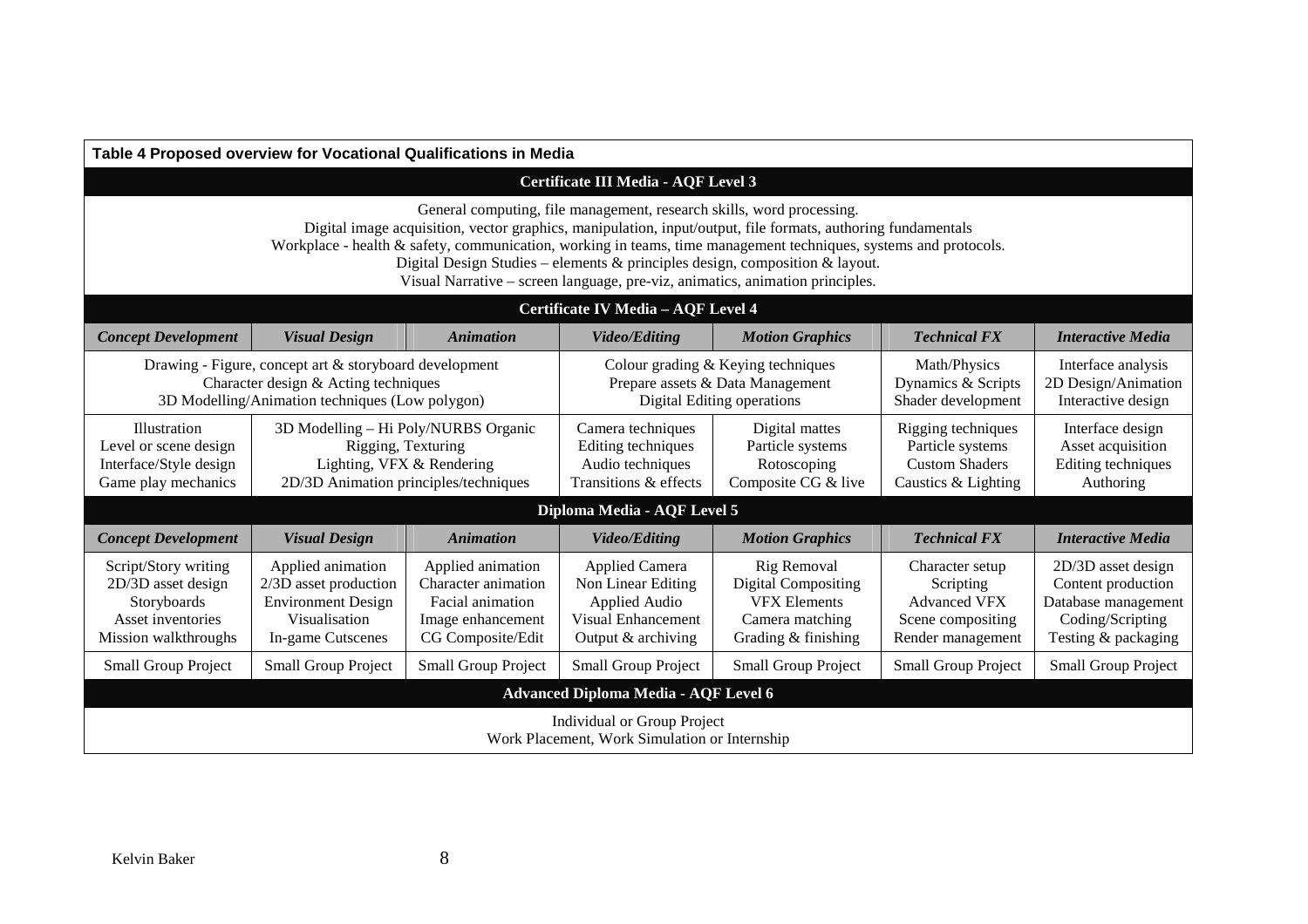The emergence of digital technologies has had an impact on the associated job processes, skills, knowledge and related industry production workflow. A project based approach to the digital medium is required, one that seeks to train and educate animators, artists and designers of movies, games and web, by integrating the building blocks of art, design, animation and screen language in a team environment. Continuous improvement through progressive skill development and transfer is proposed as an evaluation strategy for creative activities and projects, augmenting the existing Vocational Training competency based system.

Gathering and analysis of job role descriptors from related job advertisements is proposed as a new skills strategy for the Creative Industries sector. This process has enabled the development of information that, if continued, will inform industry and VET forums of the current status of industry needs allowing an improved base from which to make projections about emerging occupations and future skills needs. While acknowledging and supporting the existing National Training Package review and liaison process, it is recommended that a process of continuous improvement is implemented through an annual skills-audit, analysis and categorization of jobs in this sector which will inform the review with hard data and new up-to-date facts.

### **Acknowledgements**

Mr Keith Bradbury Dr Glenda Nalder Professor John Stevenson

Australia Research Council Griffith University: Queensland College of Art and The Centre for Learning Research The Brisbane City Council South Bank Corporation The Creative Industries Skills Council Metropolitan South Institute of TAFE

## **References**

Australian National Training Authority ANTA 2001, *CUF01 Film, Television, Radio, Multimedia Training Package,* Melbourne.

Department of Communications, Information Technology and the Arts DCITA (1) 2005 *Australian Digital Content Industry Futures,* Centre for International Economics, Canberra.

Department of Communications, Information Technology and the Arts DCITA (2) 2005 *Unlocking the Potential,* Digital Content Industry Action Agenda Strategic Industry Leaders Group.

Report to the Australian Government, Canberra. Retrieved April, 2006, from www.dcita.gov.au/arts/film\_digital/digital\_content\_industry\_action\_agenda